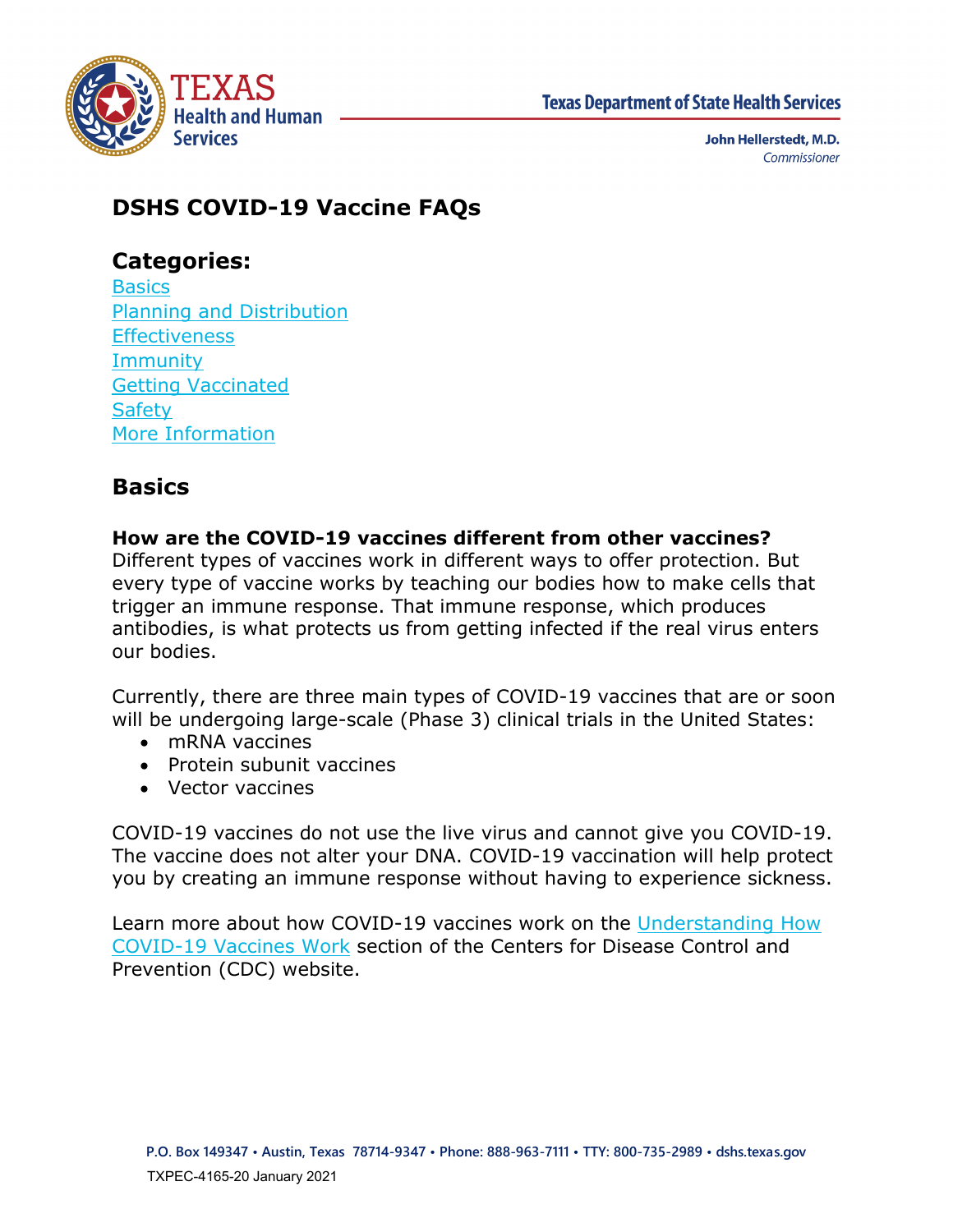## **Why should I take the COVID-19 vaccine?**

Getting this vaccine once it is available to you represents one step that you can take to get the Texas economy, and our day-to-day lives, back to normal.

#### **How do I know whether the COVID-19 vaccine is safe?**

Safety is a top priority while federal partners work to make COVID-19 vaccines available. The new COVID-19 vaccines have been evaluated in tens of thousands of volunteers during clinical trials. The vaccines are only authorized for use if they are found to be safe.

Even though they found no safety issues during the clinical trials, CDC and other federal partners will continue to monitor the new vaccines. They watch out for serious side effects (or "adverse events") using vaccine safety monitoring systems, like the new V-safe After Vaccination Health Checker app.

For the most up-to-date information, see the [Vaccine Safety](https://www.cdc.gov/coronavirus/2019-ncov/vaccines/safety.html) section of the CDC website.

To learn about CDC's new vaccine safety monitoring system, see the [V-safe](https://www.cdc.gov/coronavirus/2019-ncov/vaccines/safety/vsafe.html)  [After Vaccination Health Checker](https://www.cdc.gov/coronavirus/2019-ncov/vaccines/safety/vsafe.html) section of the CDC website.

## <span id="page-1-0"></span>**Planning and Distribution**

#### **Who decides how many vaccines Texas gets?**

CDC determines how many doses of vaccine Texas will receive each week, based on population. Once the Texas Department of State Health Services (DSHS) is notified of the number of doses expected the following week, DSHS staff presents possibilities for vaccine distribution to the Expert Vaccine Allocation Panel (EVAP). The panel makes modifications and recommendations to the Commissioner of Health, who makes the final decision on that week's distribution.

#### **Who decides how to distribute the vaccine in Texas?**

In Texas, DSHS distributes the vaccine with the guidance of the EVAP, appointed by the Health Commissioner, Dr. John Hellerstedt.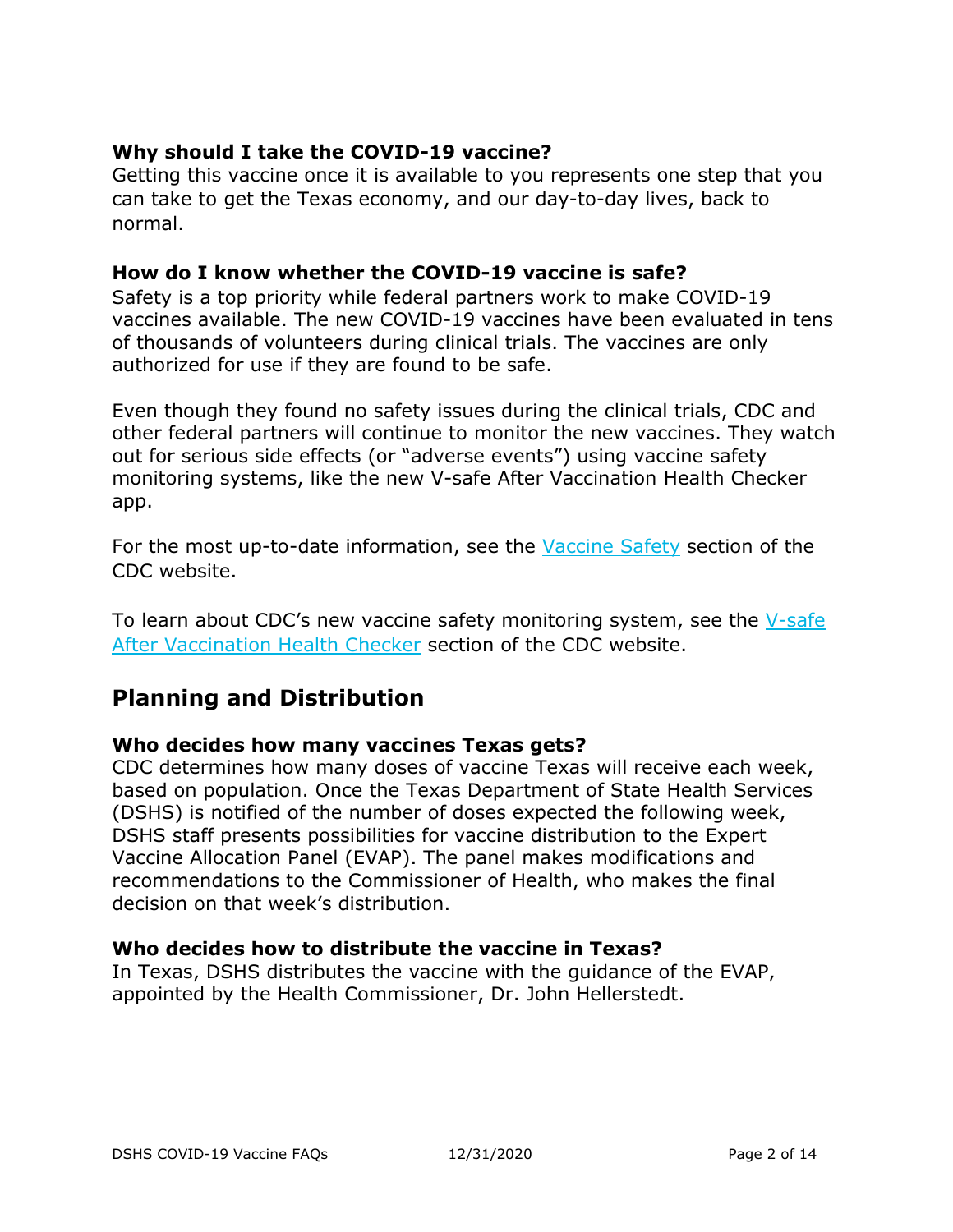## **How did DSHS decide who to immunize first?**

The Commissioner of Health appointed an EVAP to make recommendations on vaccine allocation decisions. This includes identifying groups that should be vaccinated first. The goal is to provide the most protection to vulnerable populations and critical state resources.

EVAP developed seven guiding principles of how Texas will allocate COVID-19 vaccines, which will be in limited supply as they roll out. Those principles are to:

- **Protect healthcare workers** who care for and preserve the lives of COVID-19 patients and keep our healthcare system working.
- **Protect front-line workers,** who are at high risk of getting COVID-19 because they provide critical services.
- **Protect the vulnerable,** who are at high risk of severe disease and death if they get COVID-19.
- **Reduce risks** for Texans who may be at risk because of their race or ethnicity, where they live, limited income and healthcare coverage, and other factors.
- **Distribute vaccines** according to current science and data. Adjust as knowledge evolves.
- **Geographic diversity** through a balanced approach in urban and rural communities and in affected ZIP codes.
- **Transparency** with the public and seeking public input.

## **So, who will get the COVID-19 vaccine first?**

The EVAP recommended, and Dr. Hellerstedt approved, that Phase 1A and Phase 1B be the first Texans vaccinated.

On December 29, 2020, the Texas Commissioner of Health Dr. John Hellerstedt said, "All providers that have received COVID-19 vaccine must immediately vaccinate healthcare workers, Texans over the age of 65, and people with medical conditions that put them at a greater risk of severe disease or death from COVID-19. No vaccine should be kept in reserve."

Phase 1A includes front-line healthcare workers and residents of long-term care facilities like nursing homes and assisted living facilities and became eligible to receive the vaccine on December 14, 2020. Phase 1A consists of two tiers, described below. These tiers do not necessarily indicate the order of vaccination.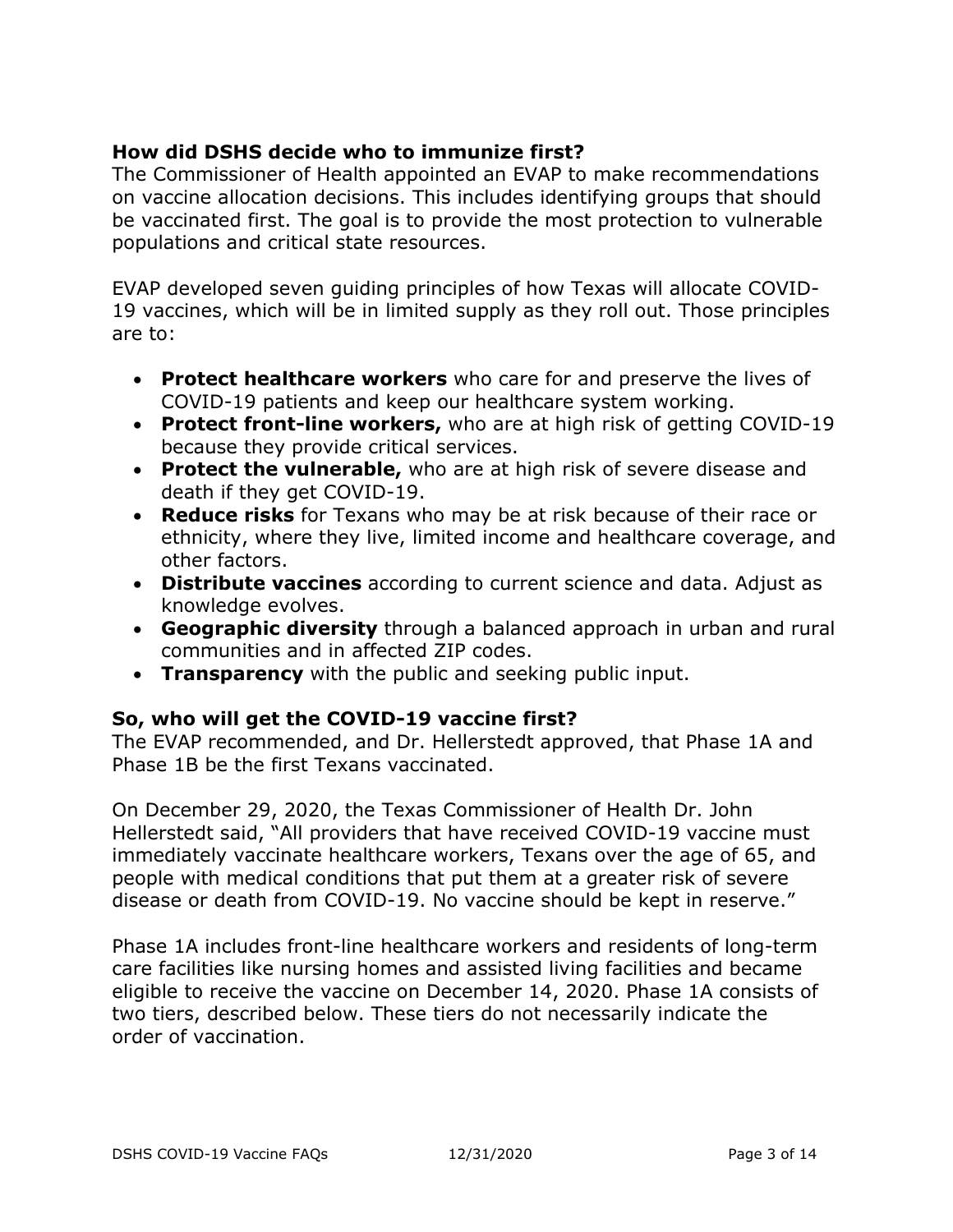### **First Tier**

The first tier of distribution includes five groups.

- **Hospital staff** working directly with patients who are positive or at high risk for COVID-19. This includes doctors, nurses, respiratory therapists and other support staff (custodial staff, etc.). This also includes clinical staff providing lab, pharmacy, diagnostic and/or rehab services.
- **Long-term care staff** who work directly with residents at nursing homes and assisted living centers. It includes doctors, nurses, and personal-care assistants as well as custodial workers and food service staff.
- **Emergency Medical Service (EMS) workers** who provide 9-1-1 emergency services like pre-hospital care and transport.
- **Home health workers, including hospice care,** who directly care for vulnerable and high-risk patients.
- **Residents of long-term care facilities.** This group includes anyone living in a long-term care facility.

#### **Second Tier**

The second tier of distribution consists of six groups.

- **Outpatient care staff** who interact with sick patients. This includes doctors, nurses, and other staff. It also includes clinical staff who provide diagnostic, lab, rehab, and transportation services.
- **Free-standing emergency clinic staff** who provide direct care in free standing emergency medical care facilities and urgent care clinics**.**
- **Community pharmacy employees** who provide clinical services. This includes pharmacy staff who may vaccinate or test those who may have COVID-19.
- **Public health and emergency staff** who administer COVID-19 tests and vaccines.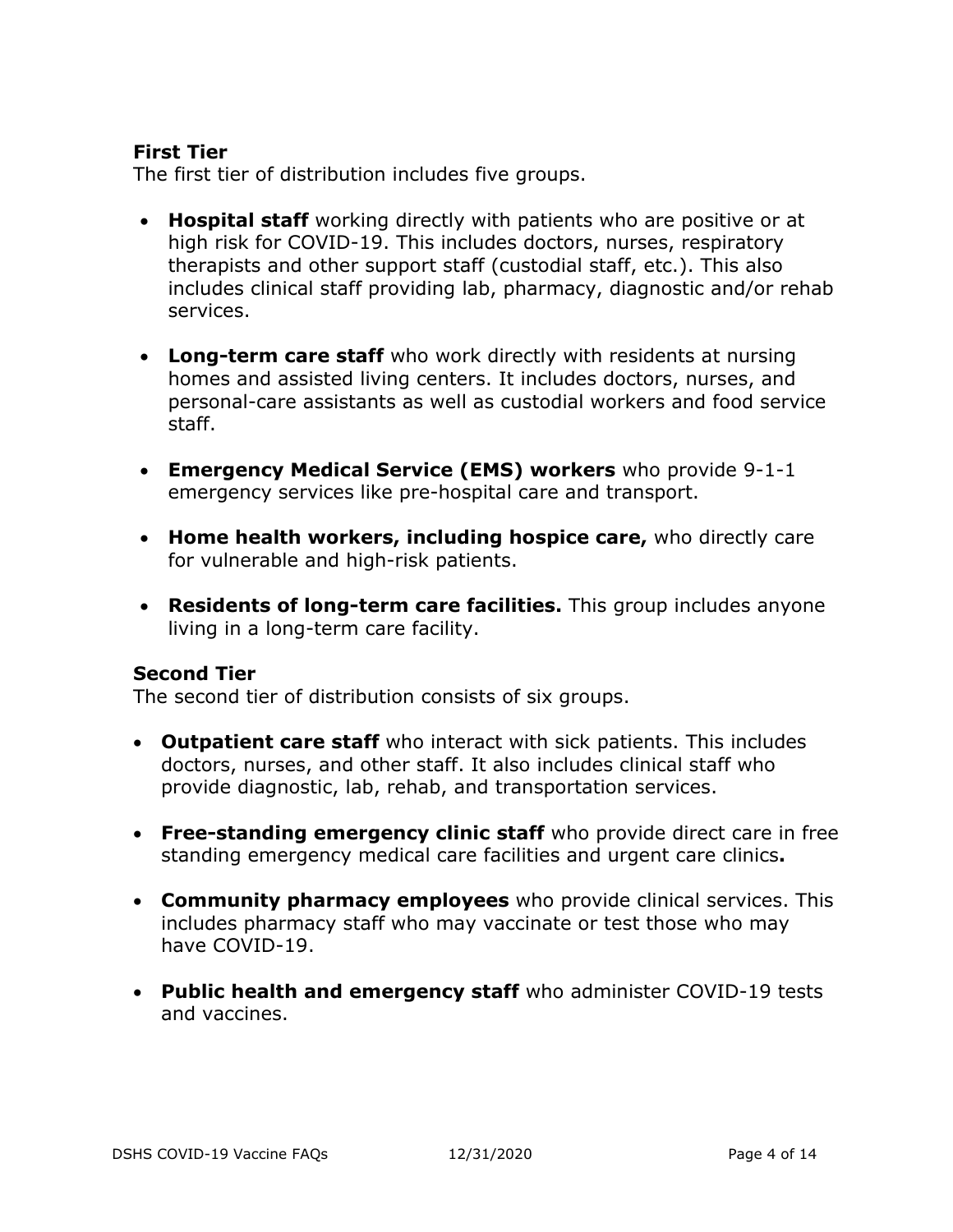- **Last responders** who provide mortuary or death services to the deceased with COVID-19. This group includes mortuary and related services, such as embalmers, funeral home workers and medical examiners.
- **School nurses** who provide health care to students and faculty.

Those in [Phase](https://www.dshs.texas.gov/coronavirus/immunize/vaccine/EVAP-Phase1B.pdf) 1B are also eligible to get the COVID-19 vaccine, depending on availability and the vaccine provider. Vaccine supply remains limited, but more vaccine will be delivered to providers each week. Phase 1B recipients include:

- People 65 years of age and older
- People 16 years of age and older with at least one chronic medical condition that puts them at increased risk for severe illness from the virus that causes COVID-19, such as but not limited to:
	- o Cancer
	- o Chronic kidney disease
	- o COPD (chronic obstructive pulmonary disease)
	- o Heart conditions, such as heart failure, coronary artery disease or cardiomyopathies
	- o Solid organ transplantation
	- $\circ$  Obesity and severe obesity (body mass index of 30 kg/m2 or higher)
	- o Pregnancy
	- o Sickle cell disease
	- o Type 2 diabetes mellitus

This list does not necessarily indicate the order of vaccination.

If you are in Phase 1A or 1B, visit the Texas [COVID-19](https://txdshs.maps.arcgis.com/apps/webappviewer/index.html?id=91ac7fb5e5fd47e7ada4acfe4a05920a) Vaccine Provider [Locations](https://txdshs.maps.arcgis.com/apps/webappviewer/index.html?id=91ac7fb5e5fd47e7ada4acfe4a05920a) map to see if and where you might be able to get a vaccine today. Remember, your ability to get a vaccine will depend on vaccine availability at your provider's office, clinic, pharmacy or other healthcare facility.

Texans wanting a vaccine should not visit a hospital or other vaccine provider searching for a vaccine. Visit the hospital's website or other vaccine provider's website to see when the vaccine may be available. If you cannot locate that information online, then call ahead. Note that supply is still limit even though Texas is receiving additional vaccine every week.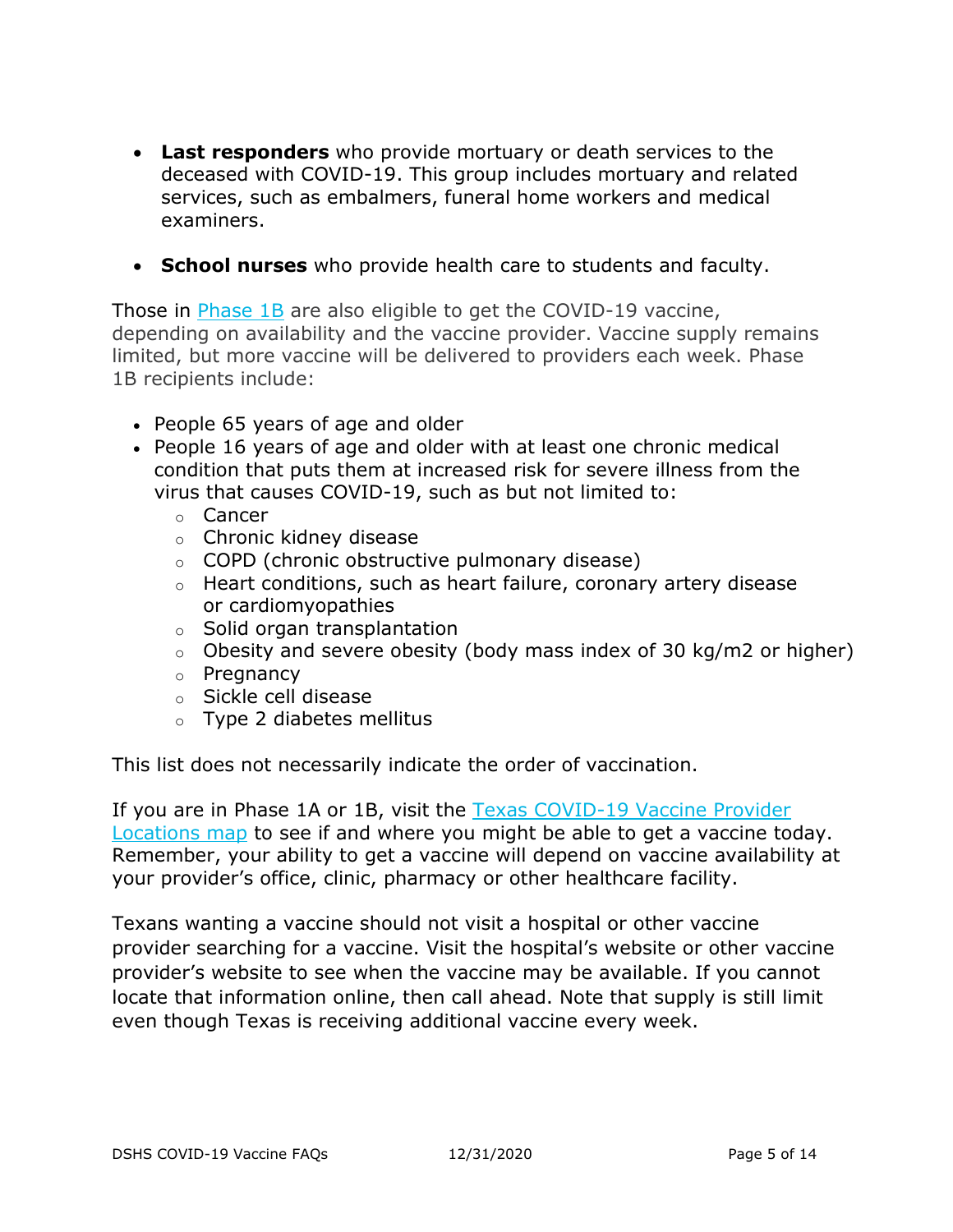## **Why will certain groups be next to get the COVID-19 vaccine instead of teachers, grocery store workers, bus drivers and so on?**

Vaccinating people at an increased risk of getting very sick or dying from COVID-19 protects the most vulnerable people, regardless of their occupation. This preserves life and reduces the strain on the healthcare system.

The EVAP is considering additional populations for getting the COVID-19 vaccine.

#### **How does Texas decide the order of populations who receive the COVID-19 vaccine?**

EVAP has identified which groups will be vaccinated during early phases. The EVAP is considering additional populations for getting the COVID-19 vaccine.

#### **When will everyone else get it? When can I get mine?**

Spring 2021 is the best estimate of when vaccine will be available for the general public, but that may change. It depends on vaccine production and how quickly other vaccines become available.

Visit the Texas [COVID-19](https://txdshs.maps.arcgis.com/apps/webappviewer/index.html?id=91ac7fb5e5fd47e7ada4acfe4a05920a) Vaccine Provider Locations map to see if and where you might be able to get a vaccine today. Remember, your ability to get a vaccine will depend on vaccine availability at your provider's office, clinic, pharmacy or other healthcare facility.

Texans wanting a vaccine should not visit a hospital or other vaccine provider searching for a vaccine. Visit the hospital's website or other vaccine provider's website to see when the vaccine may be available. If you cannot locate that information online, then call ahead. Note that supply is still limit even though Texas is receiving additional vaccine every week.

#### **If I am in a priority group, how do I get a COVID-19 vaccine?**

If you are a healthcare worker, contact your employer. If you are a longterm care resident, contact your caretaker (Phase 1A Tiers 1 and 2).

If you are 65 or older, or if you are 16 or older with an underlying health condition (Phase 1B), visit the [Texas COVID-19 Vaccine Provider Locations](https://txdshs.maps.arcgis.com/apps/webappviewer/index.html?id=91ac7fb5e5fd47e7ada4acfe4a05920a)  [map](https://txdshs.maps.arcgis.com/apps/webappviewer/index.html?id=91ac7fb5e5fd47e7ada4acfe4a05920a) to see providers near you who are offering the vaccine. Texans wanting a vaccine should not visit a hospital or other vaccine provider searching for a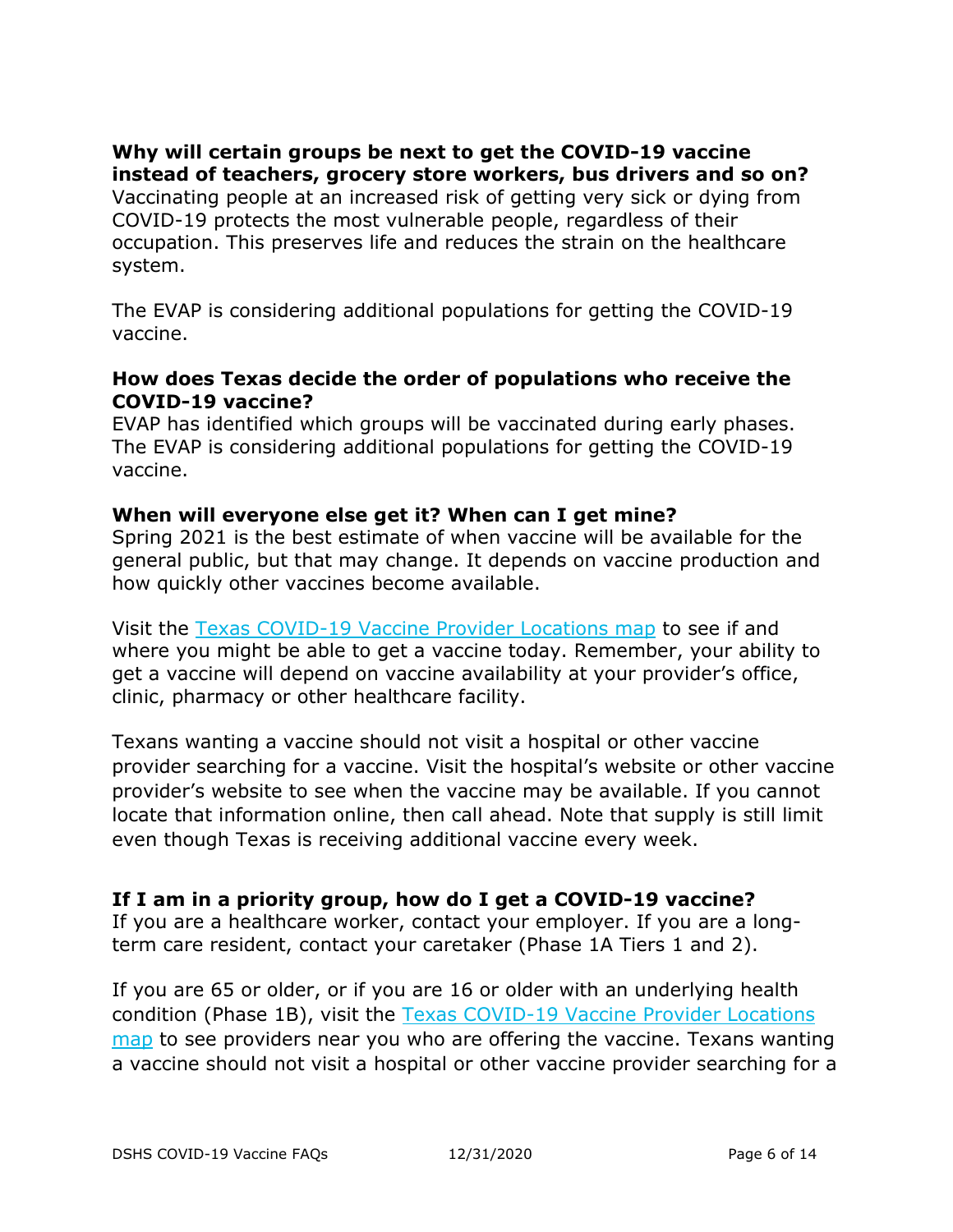vaccine. Visit the hospital's website or other vaccine provider's website to see when the vaccine may be available. If you cannot locate that information online, then call ahead. Note that supply is still limit even though Texas is receiving additional vaccine every week.

#### **Who can provide vaccines, and how does that happen?**

Any facility, organization or healthcare provider licensed to possess or administer vaccine or provide vaccination services is eligible to enroll as a COVID-19 vaccine provider. Each facility or location, including those that are part of a hospital system or clinic network, must register at [EnrollTexasIZ.dshs.texas.gov](https://enrolltexasiz.dshs.texas.gov/emrlogin.asp) and complete the CDC COVID-19 Vaccination Program Provider Agreement.

Timing will depend on the amount of vaccine provided to Texas and the uptake of vaccine among the priority populations in Phase 1A and 1B.

### **What should I do to protect myself and others before a vaccine is available?**

Practice the same safety habits you've been doing to prevent the spread of COVID-19. Take the following precautions to limit exposure for yourself and others:

- Wear a mask or cloth face covering in public and when around people who don't live in your household, especially when social distancing is not possible.
- Practice social distancing and avoid close contact with others:
	- o **Outside your home:** Stay at least 6 feet away from others and avoid crowded places.
	- o **Inside your home:** Avoid close contact with household members who are sick. Avoid sharing personal items and use a separate room and bathroom for sick household members, if possible.
- Wash your hands often with soap and water for at least 20 seconds, especially after going to the bathroom; before eating; and after blowing your nose, coughing, or sneezing. If soap and water are not readily available, you can use an alcohol-based hand sanitizer that contains at least 60% alcohol.
- Clean and disinfect frequently-touched objects and surfaces using a household disinfectant on [List N: Disinfectants for COVID-19.](https://www.epa.gov/pesticide-registration/list-n-disinfectants-coronavirus-covid-19)
- Avoid touching your eyes, nose, and mouth with unwashed hands.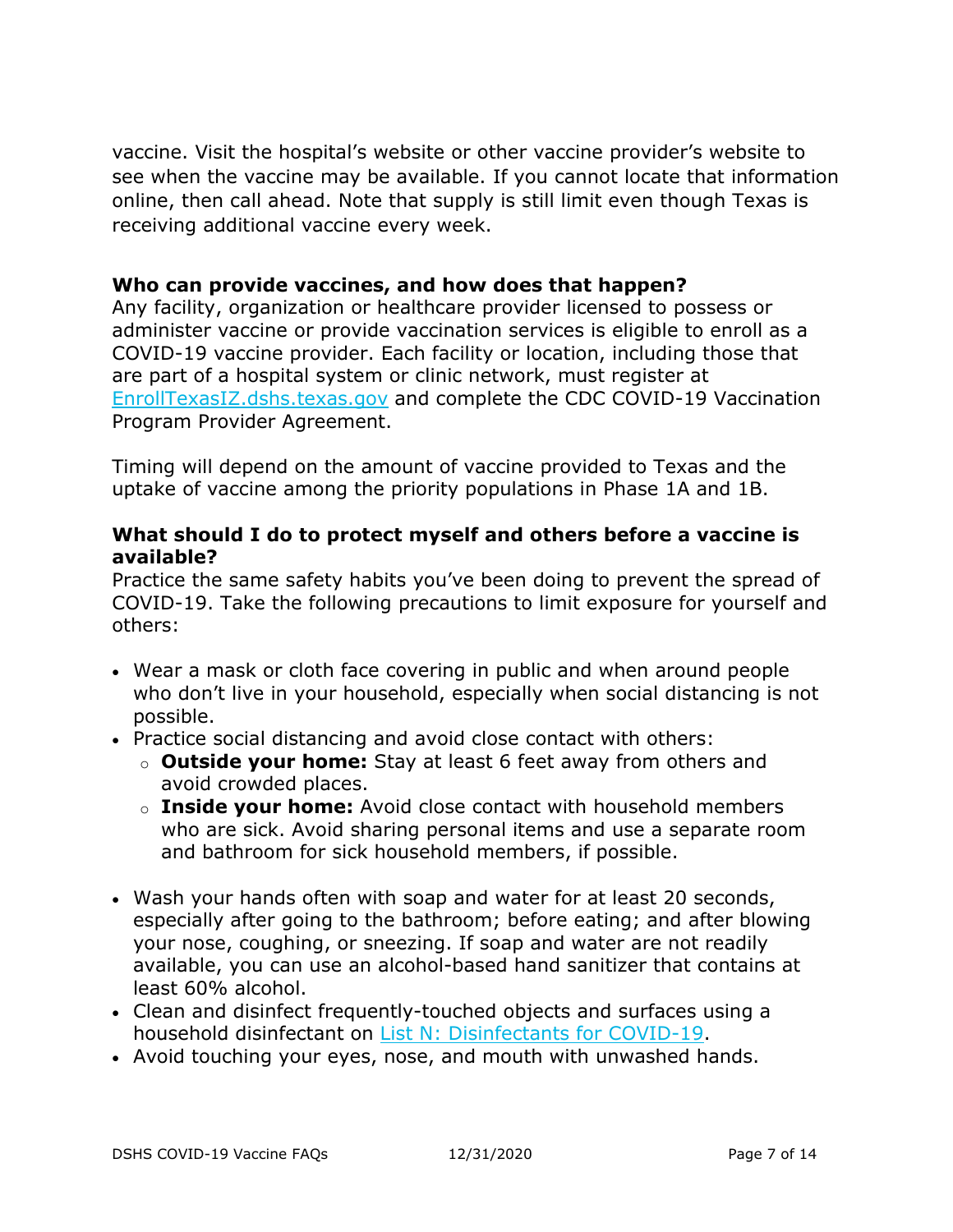- Cover your cough or sneeze with a tissue, then throw the tissue in the trash and wash your hands.
- Stay home when you are sick.

## <span id="page-7-0"></span>**Effectiveness**

## **Will vaccines prevent people from getting and spreading COVID-19?**

COVID-19 vaccines are new and are still being evaluated. Some COVID-19 vaccines may prevent severe illness, while others may prevent people from getting COVID-19 altogether. Others may be effective to prevent spreading COVID-19. CDC and DSHS will keep the public informed as they learn more.

#### **How effective will the vaccine be against COVID-19, and for how long?**

Different vaccines are proving to have different efficacy rates. Some manufacturers are reporting 90% to 95% protection at 1–2 weeks after receiving the final dose. At this time, experts do not know how long protection will last or whether a booster shot will be necessary later, after the initial recommended vaccine dose(s). CDC and DSHS will keep the public informed as they learn more.

#### **After we get vaccinated, will we still need to wear a mask or cloth face covering and socially distance?**

Yes. Experts are still learning about the protection that COVID-19 vaccines provide under real-life conditions. The vaccine is not expected to be 100% effective. At this time, CDC recommends that everyone continue to use all the tools to protect ourselves and others from getting and spreading the virus. Wear a mask or cloth face covering whenever you are out in public or when around people who don't live in your household. These masks or face coverings help when you can't avoid being in the same space as others.

Wearing a mask or cloth face covering does *not* mean you don't need to stay a safe distance from others. Social distancing, or staying at least 6 feet apart from others, is still necessary to keep you and others safe.

#### **How long will I have to wear a mask, stay six feet from others and wash my hands?**

Experts at CDC are learning about the protection that COVID-19 vaccines provide under real-life conditions. So, once you get vaccinated, keep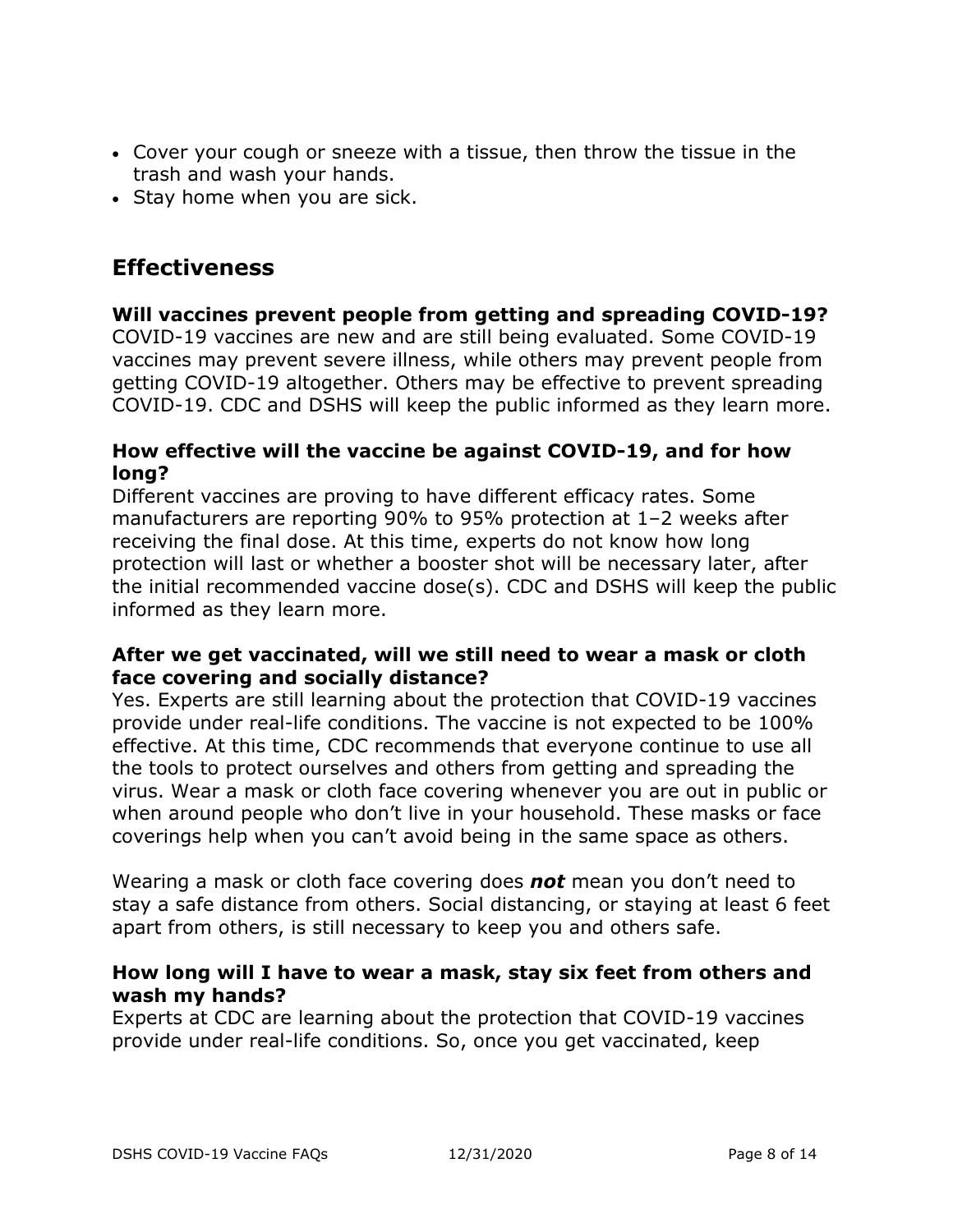wearing your mask, washing your hands and staying six feet from others until you hear differently from CDC and DSHS.

## <span id="page-8-0"></span>**Immunity**

#### **Will the immunity after getting COVID-19 last longer than the protection provided by the vaccine?**

We are still learning about how long a recovered person is protected by "natural immunity." Early evidence suggests that immunity after having COVID-19 may not last very long.

We also don't know yet how long the vaccines' protection lasts, called "vaccine-induced immunity." CDC and DSHS will keep the public informed as more information becomes available.

#### **Will we ever achieve "herd immunity" in Texas?**

Experts are still learning about what percentage of Texans would need to be vaccinated to achieve herd immunity. This term describes when enough people have protection, either from a previous infection or from vaccination, that it is unlikely a virus or bacteria can spread between people in a community and cause disease. The percentage needed to reach herd immunity varies by disease. CDC and DSHS will keep the public informed as more information becomes available.

## <span id="page-8-1"></span>**Getting Vaccinated**

#### **Do I need to get vaccinated if I've already recovered from COVID-19?**

Yes. Immunity from the COVID-19 vaccine may last longer than the natural immunity you get if you've already had COVID-19.

People who currently have COVID-19 should not be vaccinated while being sick.

#### **Does everyone have to get vaccinated with a COVID-19 vaccine?**

No. Getting vaccinated is voluntary and cannot be required since the vaccine is being distributed under an emergency use authorization (EUA). Once the vaccines are fully licensed, different laws may apply. Regardless, getting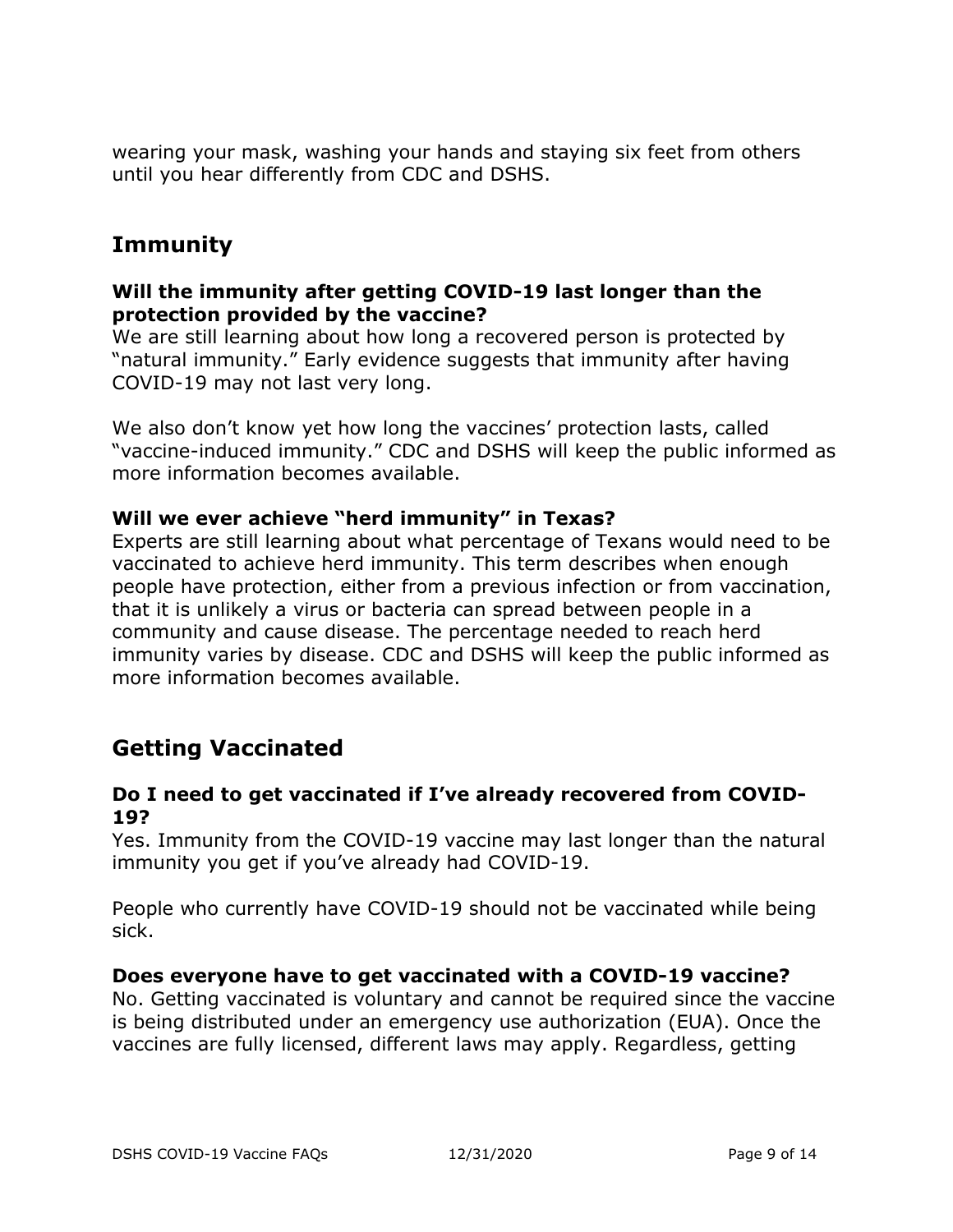vaccinated against COVID-19 is another way to protect yourself and others from getting and spreading COVID-19.

#### **Will the COVID-19 vaccine be one or two shots? How long after the first dose do I take the second one?**

All but one of the COVID-19 vaccines currently in development need two shots to be effective. You need two doses from the same manufacturer, spaced 21 or 28 days apart. You will get full protection from the vaccine usually 1–2 weeks after getting your second dose.

At this time, experts do not know how long protection will last or whether a booster shot will be necessary later, after the initial recommended vaccine dose(s). CDC and DSHS will keep the public informed as they learn more.

### **Can I just take one of the two doses?**

For all but one of the COVID-19 vaccines currently in development, you will need two shots for full protection. You will need two doses from the same manufacturer, spaced 21 or 28 days apart, depending on the vaccine manufacturer. You will get full protection from the vaccine usually 1–2 weeks after getting your second dose. Get the second shot even if you have side effects from the first shot, unless the vaccination provider or your healthcare provider tells you not to get the shot.

When you get the vaccine, you will receive information about what kind of vaccine you got and when you need to come back for your second dose. You can register and use the new V-safe After Vaccination Health Checker to receive health check-ins after you receive a COVID-19 vaccination, as well as reminders to get your second dose if you need one.

If you choose to get only one dose, the amount of protection you may have is not known.

## **Which vaccine should I get for COVID-19? Do I have a choice?**

You always have a choice about your health care. Talk to a healthcare provider to get information specific to your situation.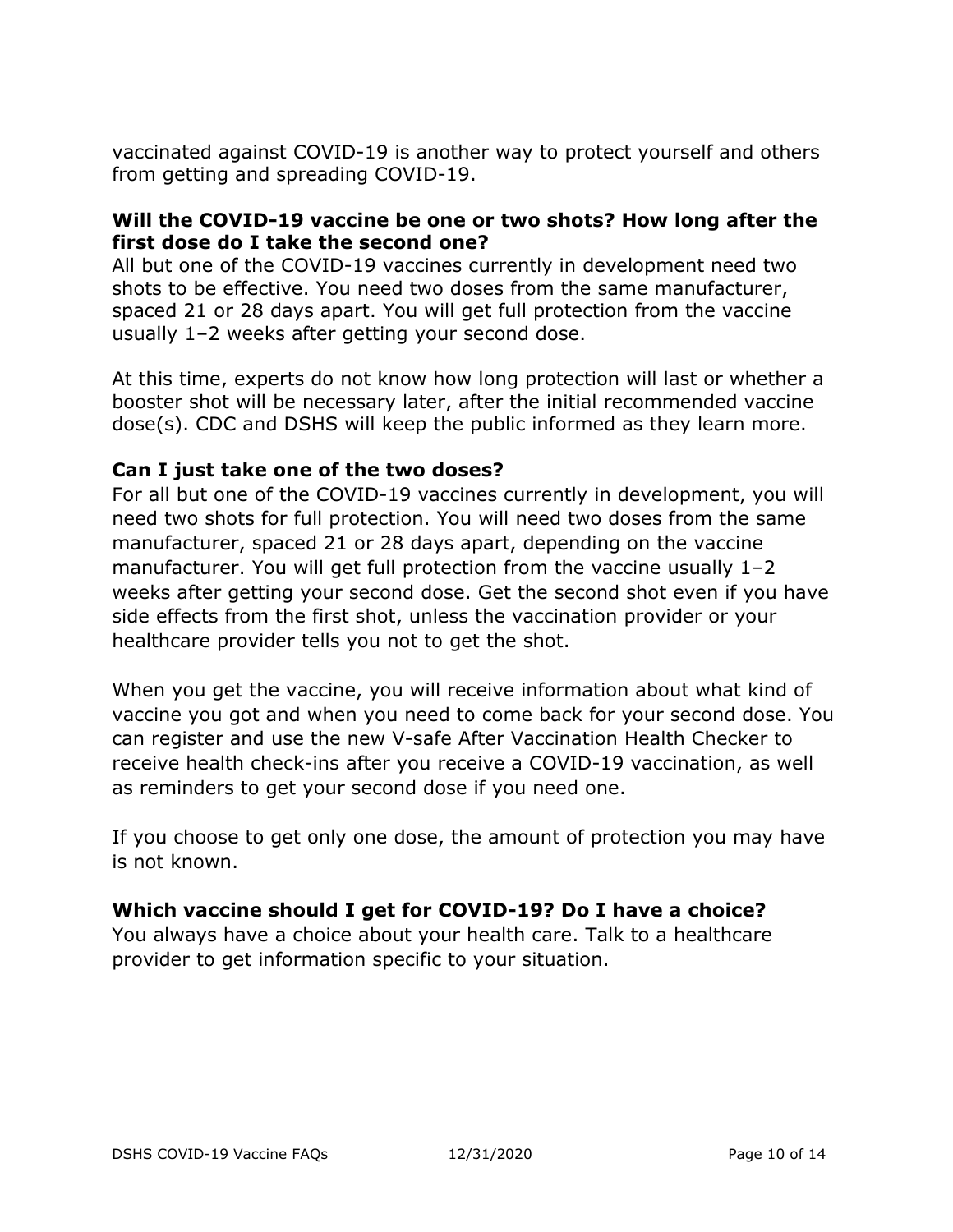## **Does the vaccine I choose depend on my age or underlying conditions?**

Different COVID-19 vaccines may be more suitable for certain people. Your age and/or underlying conditions may also affect when you are eligible to get the vaccine. Talk to a healthcare provider to get information specific to you and the COVID-19 vaccine.

## **How long after I get the COVID-19 vaccine before I am protected?**

For the two-dose vaccines, the process of getting fully vaccinated takes over a month in total. You will get full protection from the vaccine usually 1–2 weeks after getting your second dose.

Talk to a healthcare provider to get information specific to your COVID-19 vaccine.

#### **Can I get the COVID-19 vaccine if I have COVID-19?**

Talk to your healthcare provider about the timing of your vaccination(s) if you have been sick with COVID-19.

#### **What are some side effects from the vaccines for COVID-19?**

COVID-19 vaccines are associated with a number of side effects, but almost all of them are mild. They include pain and redness at the injection site, fatigue, headache, body aches and even fever.

Having symptoms like fever after you get a vaccine is normal and a sign your immune system is building protection against the virus. The side effects from COVID-19 vaccination may feel like flu, but they should go away in a few days.

If you get the vaccine and experience severe side effects or ones that do not go away in a couple of days, contact your healthcare provider for further instructions on how to take care of yourself.

You can register and use the new V-safe After Vaccination Health Checker to receive health check-ins after you receive a COVID-19 vaccination, as well as reminders to get your second dose if you need one.

To learn what side effects to expect and get helpful tips on how to reduce pain and discomfort after your vaccination, visit the [What to Expect after](https://www.cdc.gov/coronavirus/2019-ncov/vaccines/expect/after.html)  [Getting a COVID-19 Vaccine](https://www.cdc.gov/coronavirus/2019-ncov/vaccines/expect/after.html) section of the CDC website.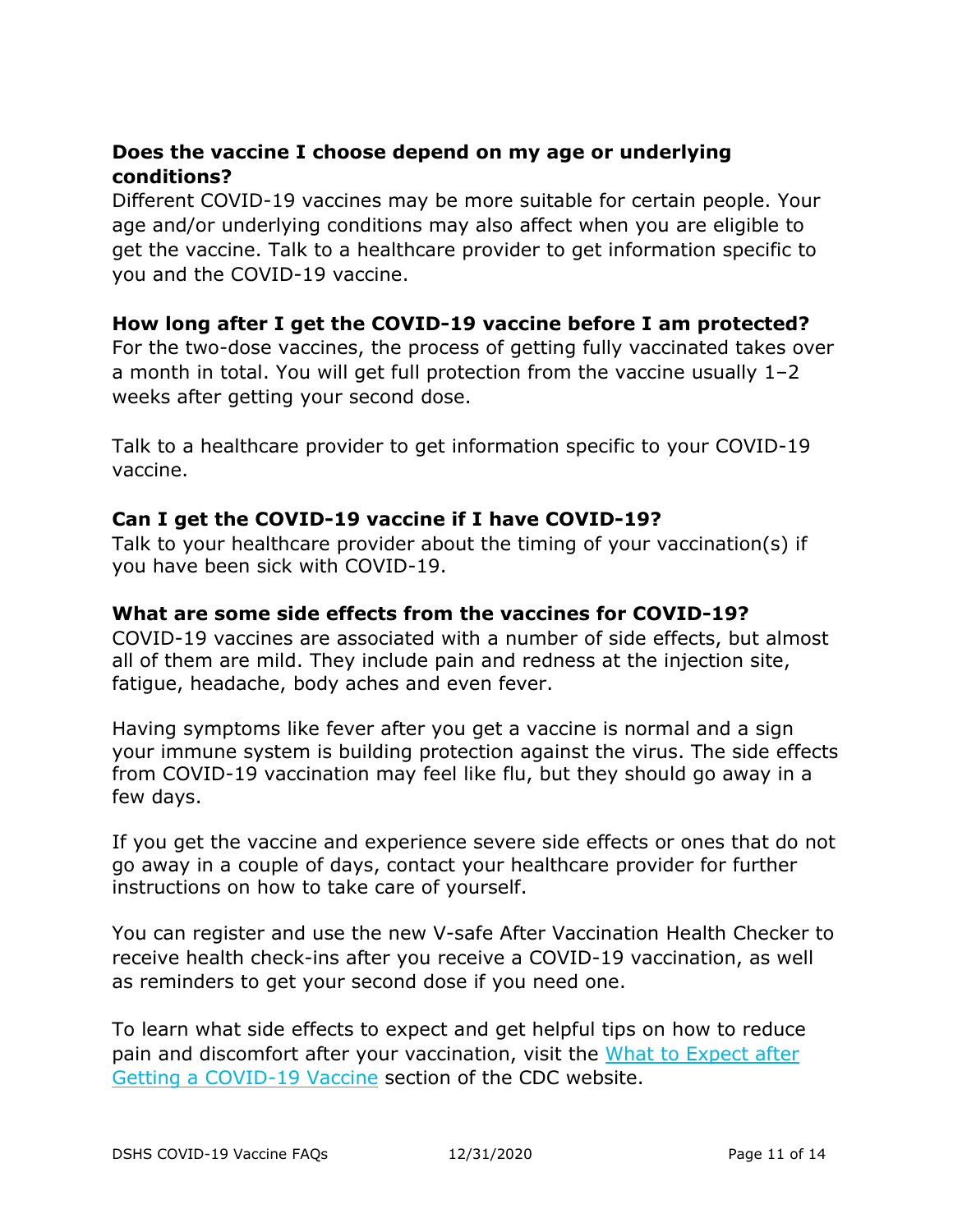#### **Does the vaccine react poorly with any medications, or do the prescriptions I'm taking preclude me from being able to get a vaccine?**

You will need to check with your healthcare provider about whether your medication will interfere with being vaccinated.

# <span id="page-11-0"></span>**Safety**

### **How do I report it if I have a bad reaction to a vaccine?**

CDC has a new smartphone-based tool for this effort called v-safe. This tool helps CDC check in on people's health after they receive a COVID-19 vaccine. When you get your vaccine, you should also receive a v-safe information sheet telling you how to enroll in v-safe. If you enroll, you will get regular text messages directing you to surveys. Use these surveys to report any problems or adverse reactions you have after receiving a COVID-19 vaccine.

Read about v-safe with the [V-safe Information Sheet](https://www.dshs.texas.gov/immunize/covid19/vsafe_info_sheet.pdf) (PDF).

According to CDC's website, CDC and FDA encourage the public to report possible side effects (called adverse events) to the Vaccine Adverse Event Reporting System (VAERS). This national system collects these data to look for adverse events. Those may include ones that are unexpected, ones that appear to happen more often than expected or ones that have unusual patterns of occurrence. Reports to VAERS help CDC monitor the safety of vaccines. Safety is a top priority.

For more information about the difference between a vaccine side effect and an adverse event, visit the [Understanding Side Effects and Adverse Events](https://www.cdc.gov/vaccinesafety/ensuringsafety/sideeffects/index.html) section of the CDC website.

For more information about the reporting system, visit the [VAERS](https://vaers.hhs.gov/) website or call 800-822-7967.

You should also let your doctor know about your reaction. According to CDC, healthcare providers will need to report some vaccine side effects to VAERS.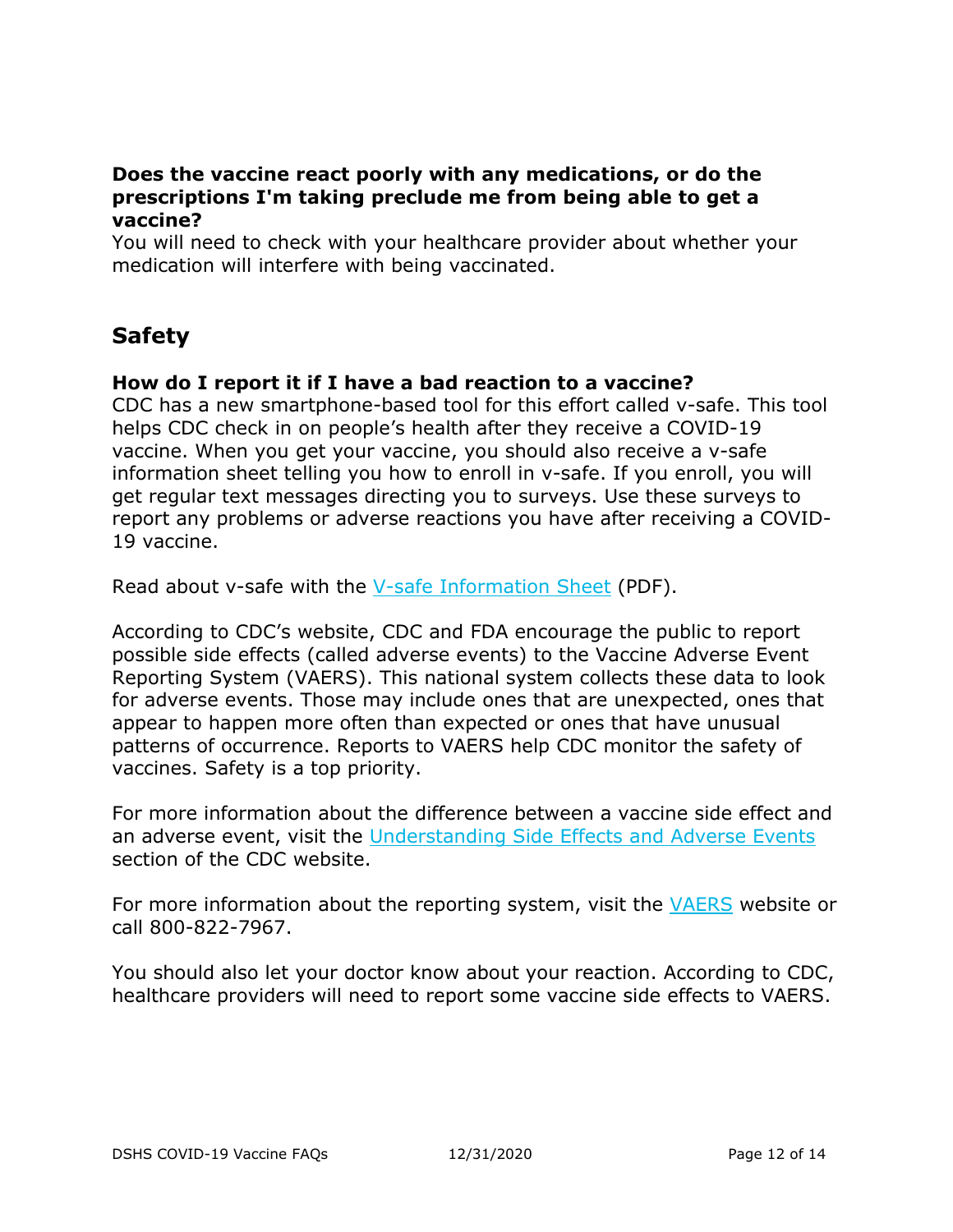## **Can the COVID-19 vaccine make me sick or give me COVID-19?**

No. COVID-19 vaccines do not use the live virus and cannot give you COVID-19. The vaccine does not alter your DNA. COVID-19 vaccination will help protect you by creating an immune response without having to experience sickness.

To learn about COVID-19 vaccines, visit the [Different COVID-19 Vaccines](https://www.cdc.gov/coronavirus/2019-ncov/vaccines/different-vaccines.html) section of the CDC website.

### **Can children get the vaccine, or will they rely on their natural immune system to protect them?**

At this time, experts do not know how safe the COVID-19 vaccine is for children. People 16 years old and older are currently eligible to get the vaccine if they are in a priority population.

### **Can pregnant women get the vaccine?**

At this time, experts do not know how safe the COVID-19 vaccine is for people who are pregnant. Data from studies are limited. But experts believe COVID-19 vaccines are unlikely to pose a risk to people who are pregnant. If you are pregnant and are eligible to get the vaccine, you may choose to get vaccinated. Discuss your options and any concerns with your healthcare provider.

For more information about COVID-19 vaccines and pregnancy, visit the [Vaccination Considerations for People who are Pregnant or Breastfeeding](https://www.cdc.gov/coronavirus/2019-ncov/vaccines/recommendations/pregnancy.html) section of the CDC website.

## <span id="page-12-0"></span>**More Information**

## **Where can I get reliable information about vaccines for COVID-19?**

Three excellent sources of reliable information are the Texas Department of State Health Services (DSHS), Centers for Disease Control and Prevention (CDC), and the Food and Drug Administration (FDA).

#### **DSHS**

[COVID-19 Vaccine Information](https://www.dshs.texas.gov/coronavirus/immunize/vaccine.aspx)